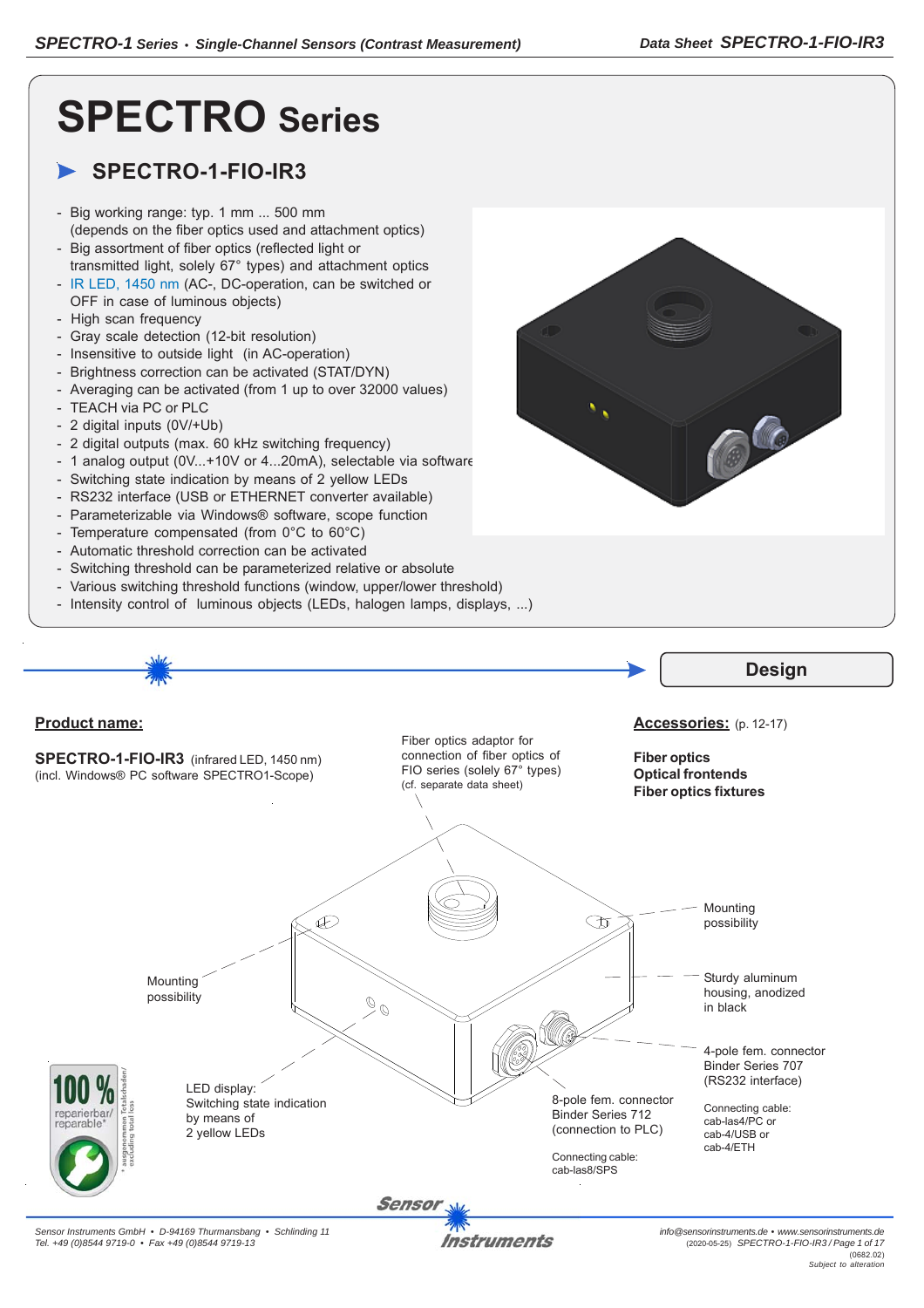

**Technical Data** 

| <b>Model</b>                                                                      | <b>SPECTRO-1-FIO-IR3</b>                                                                                                                                                                                                                                                                                                                                                  |                                                                                                                                                                                                                                                                                                    |  |
|-----------------------------------------------------------------------------------|---------------------------------------------------------------------------------------------------------------------------------------------------------------------------------------------------------------------------------------------------------------------------------------------------------------------------------------------------------------------------|----------------------------------------------------------------------------------------------------------------------------------------------------------------------------------------------------------------------------------------------------------------------------------------------------|--|
| Voltage supply                                                                    |                                                                                                                                                                                                                                                                                                                                                                           | +24VDC (± 10%), reverse polarity protected, overcurrent protected                                                                                                                                                                                                                                  |  |
| Current consumption                                                               |                                                                                                                                                                                                                                                                                                                                                                           | $< 160$ mA                                                                                                                                                                                                                                                                                         |  |
| Max. switching current                                                            |                                                                                                                                                                                                                                                                                                                                                                           | 100 mA, short circuit proof                                                                                                                                                                                                                                                                        |  |
| Switching state indication                                                        |                                                                                                                                                                                                                                                                                                                                                                           | 2 yellow LED visualize the physical state of the outputs OUT0 and OUT1                                                                                                                                                                                                                             |  |
| Digital inputs (2x)                                                               |                                                                                                                                                                                                                                                                                                                                                                           | INO and IN1 (Pin 3 and 4): digital $(0 \vee 1 + 24 \vee)$                                                                                                                                                                                                                                          |  |
| Digital outputs (2x)                                                              |                                                                                                                                                                                                                                                                                                                                                                           | OUT0 and OUT1 (Pin 5 and 6): digital (0V/+24V), npn-/pnp-able (bright-/dark-switching, can be switched)                                                                                                                                                                                            |  |
| Analog output (1x)                                                                | ANALOG (Pin 8): voltage 0  +10V or current 4  20mA,<br>adjustable via PC software                                                                                                                                                                                                                                                                                         |                                                                                                                                                                                                                                                                                                    |  |
| Interface                                                                         |                                                                                                                                                                                                                                                                                                                                                                           | <b>RS232</b>                                                                                                                                                                                                                                                                                       |  |
| Pulse lengthening                                                                 |                                                                                                                                                                                                                                                                                                                                                                           | 0  100 ms, adjustable via PC software                                                                                                                                                                                                                                                              |  |
| Averaging                                                                         |                                                                                                                                                                                                                                                                                                                                                                           | max. 32768 values, adjustable via PC software                                                                                                                                                                                                                                                      |  |
| Scan frequency<br>(LED mode AC, DC or<br>OFF, can be switched via<br>PC software) | LED mode AC (depends on parameterization):<br>Frequency [Hz] Digital outputs Analog output<br>Max. 50 000<br>Off<br>Off<br>Max. 48 000<br>Off<br>On<br>Max. 42 000<br>Off<br>On<br>Max. 41 000<br><b>On</b><br>On<br>Measurements were made with the smallest gain at the<br>receiver (AMP1). At the highest gain (AMP8), rthe<br>frequency is reduced by a factor of 10. | LED mode DC / OFF (depends on parameterization):<br>Digital outputs Analog output<br>Frequency [Hz]<br>Max. 175 000<br>Off<br>Off<br>Max. 135 000<br>Off<br>On.<br>Max. 100 000<br>Off<br>On<br>Max. 85 000<br>On<br><b>On</b><br>The frequency is independent of the gain set at the<br>receiver. |  |
| Switching frequency                                                               | max. 60 kHz                                                                                                                                                                                                                                                                                                                                                               |                                                                                                                                                                                                                                                                                                    |  |
| Analog band width                                                                 | max. 90 kHz (-3 dB)                                                                                                                                                                                                                                                                                                                                                       |                                                                                                                                                                                                                                                                                                    |  |
| Transmitter (light source)                                                        | IR LED, 1450 nm                                                                                                                                                                                                                                                                                                                                                           |                                                                                                                                                                                                                                                                                                    |  |
| Transmitter control                                                               | can be switched via PC software:<br>AC operation (LED MODE-AC), DC operation (LED MODE-DC), OFF operation (LED MODE-OFF)                                                                                                                                                                                                                                                  |                                                                                                                                                                                                                                                                                                    |  |
| Object distance<br>(measuring range)                                              | with reflected light fiber optics: typ. 1 mm  500 mm (depends on fiber optics and attachment optics)<br>with transmitted light fiber optics: typ. 10 mm  500 mm (depends on fiber optics and attachment optics)                                                                                                                                                           |                                                                                                                                                                                                                                                                                                    |  |
| Receiver                                                                          | photo diode                                                                                                                                                                                                                                                                                                                                                               |                                                                                                                                                                                                                                                                                                    |  |
| Receiver gain setting                                                             | 8 steps (AMP1  AMP8), adjustable via PC software                                                                                                                                                                                                                                                                                                                          |                                                                                                                                                                                                                                                                                                    |  |
| Ambient light                                                                     | max. 5000 Lux                                                                                                                                                                                                                                                                                                                                                             |                                                                                                                                                                                                                                                                                                    |  |
| Size of light spot                                                                | circular: typ. $\emptyset$ 0.2 mm $\emptyset$ 20 mm or rectangular: typ. 3 mm x 0.5 mm  6 mm x 1 mm<br>depends on fiber optics and attachment optics (cf. catalog FIO series)                                                                                                                                                                                             |                                                                                                                                                                                                                                                                                                    |  |
| Reproducibility                                                                   | 2 digits at 12-bit A/D conversion                                                                                                                                                                                                                                                                                                                                         |                                                                                                                                                                                                                                                                                                    |  |
| Housing dimensions                                                                | LXWxH approx. 65 mm x 65 mm x 36 mm (incl. fiber optics adaptor M18x1, without connectors)                                                                                                                                                                                                                                                                                |                                                                                                                                                                                                                                                                                                    |  |
| Housing material                                                                  | aluminum, anodized in black                                                                                                                                                                                                                                                                                                                                               |                                                                                                                                                                                                                                                                                                    |  |
| Enclosure rating                                                                  | <b>IP64</b>                                                                                                                                                                                                                                                                                                                                                               |                                                                                                                                                                                                                                                                                                    |  |
| Connecting cables                                                                 | to PLC: cab-las8/SPS or cab-las8/SPS-w<br>to PC/RS232 interface: cab-las4/PC or cab-las4/PC-w<br>to PC/USB interface: cab-4/USB or cab-4/USB-w<br>to PC/Ethernet interface: cab-4/ETH                                                                                                                                                                                     |                                                                                                                                                                                                                                                                                                    |  |
| Type of connector                                                                 | connection to PLC: 8-pole fem. connector (Binder 712)<br>connection to PC: 4-pole fem. connector (Binder 707)                                                                                                                                                                                                                                                             |                                                                                                                                                                                                                                                                                                    |  |
| Operating temp. range                                                             | $-20^{\circ}$ C  +55 $^{\circ}$ C                                                                                                                                                                                                                                                                                                                                         |                                                                                                                                                                                                                                                                                                    |  |
| Storage temperature range                                                         | $-20^{\circ}$ C  +85 $^{\circ}$ C                                                                                                                                                                                                                                                                                                                                         |                                                                                                                                                                                                                                                                                                    |  |
| EMC test acc. to                                                                  | CE<br>DIN EN 60947-5-2                                                                                                                                                                                                                                                                                                                                                    |                                                                                                                                                                                                                                                                                                    |  |

Sensor<sub>N</sub>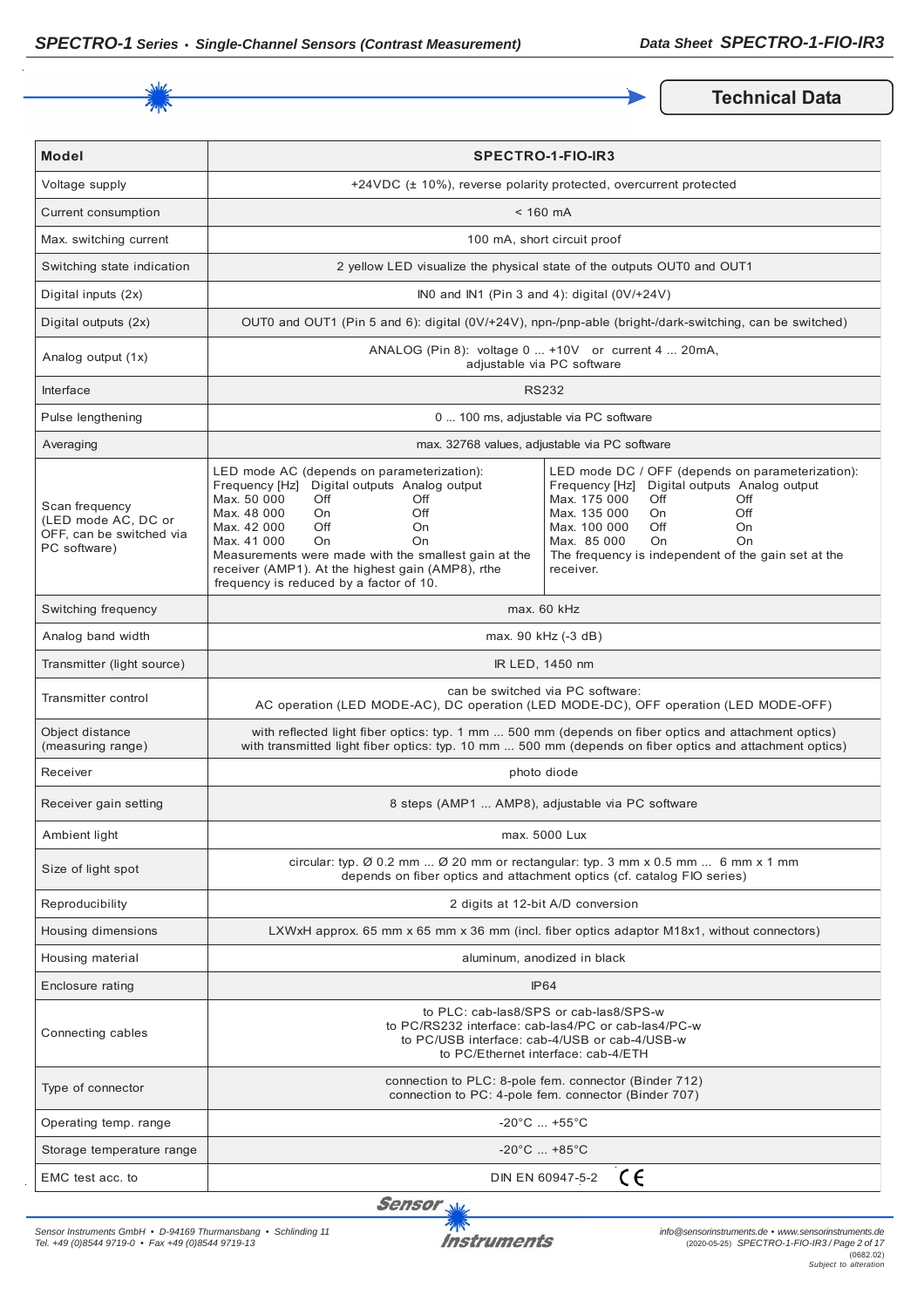

*Sensor Instruments GmbH • D-94169 Thurmansbang • Schlinding 11 Tel. +49 (0)8544 9719-0 • Fax +49 (0)8544 9719-13*

**Instruments** 

Sensor<sub>s</sub>

*info@sensorinstruments.de • www.sensorinstruments.de* (2020-05-25) *SPECTRO-1-FIO-IR3 / Page 3 of 17* (0682.02) *Subject to alteration*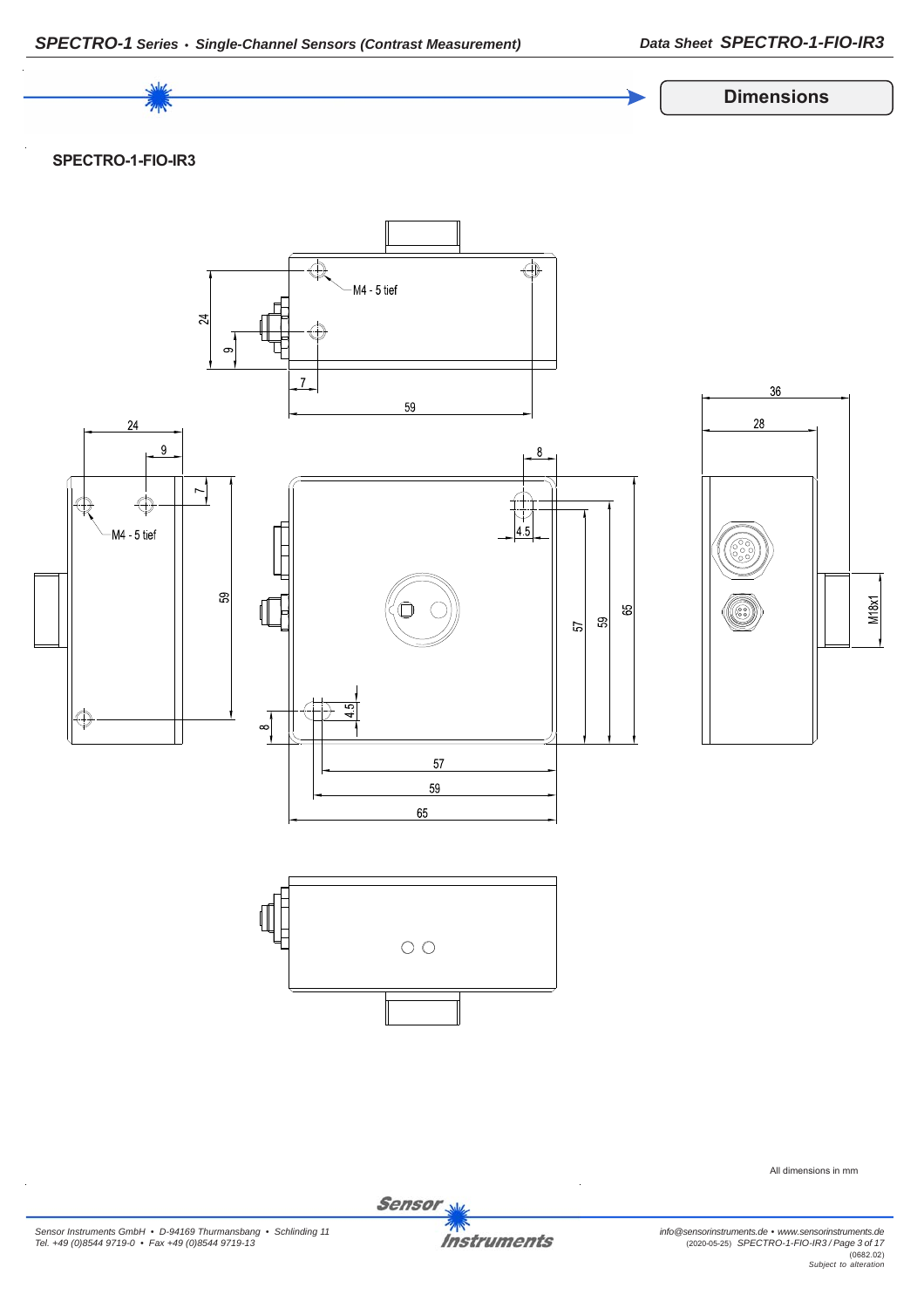

Instruments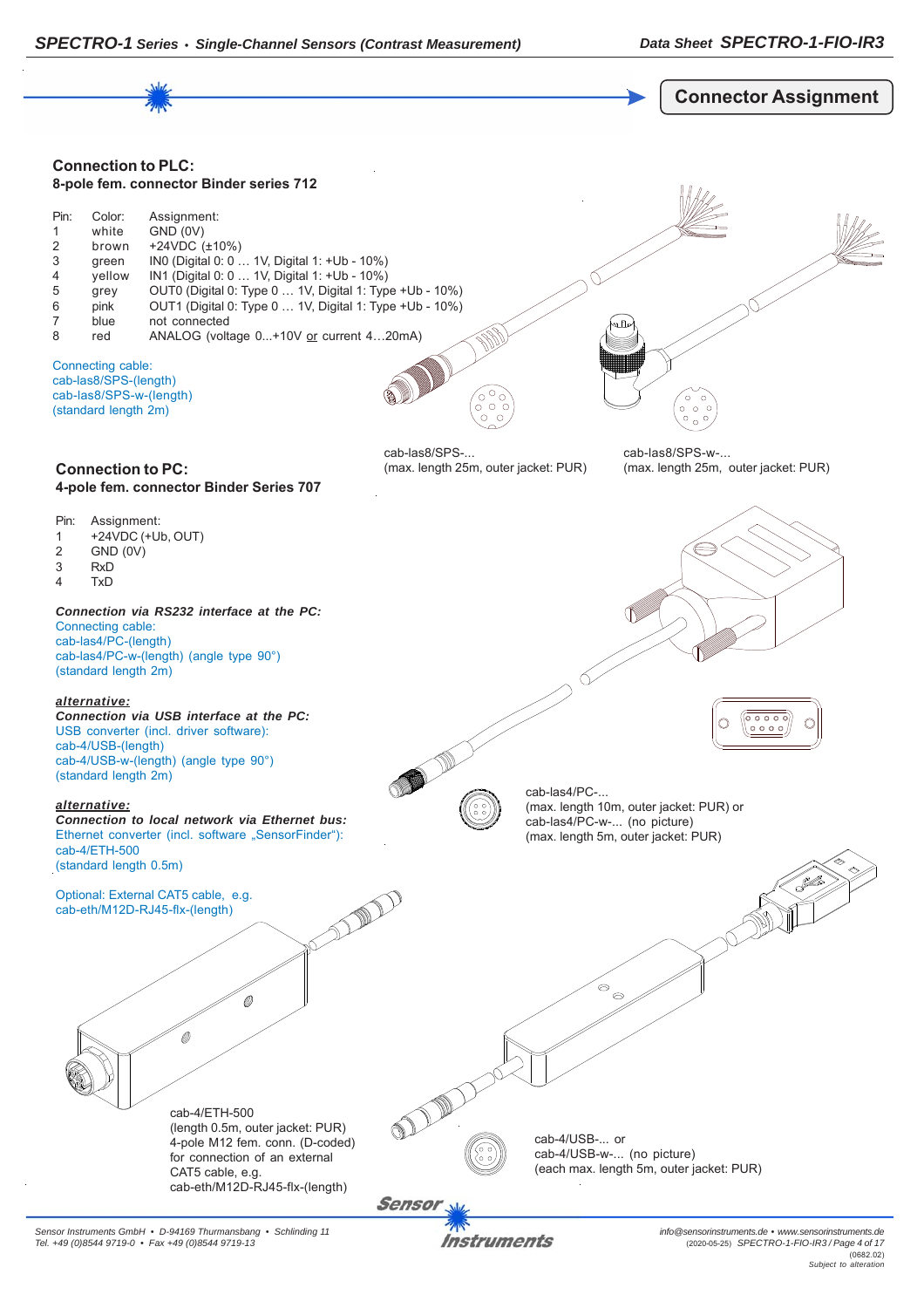

## **Measuring principle of the sensors of SPECTRO-1 series:**

*SPECTRO-1 Series • Single-Channel Sensors (Contrast Measurement)*

The sensors of the SPECTRO-1 series are of single-channel design, i.e. they acquire the analog signal that comes from a receiver and evaluate this signal. Various light sources such as white light, UV light, IR light, or a laser can be used as a transmitter. The receiver is correspondingly matched to the transmitter. The acquired analog signal is provided through a voltage output and a current output.

The software can be used to select various evaluation modes for the analog signal. The status of the analog signal is provided through 2 digital outputs in accordance with the selected evaluation mode. A digital input allows external "teaching" of the sensor. An additional input allows the "freezing" of the analog output signal upon a positive input edge.

The SPECTRO-1 sensor allows highly flexible signal acquisition. The sensor, for example, can be operated in alternating-light mode (AC mode), which means the sensor is not influenced by external light, or in constant-light mode (DC mode), which provides outstanding high-speed sensor operation. An OFF function deactivates the sensor's integrated light source and changes to DC mode, which allows the sensor to detect so-called "self-luminous objects". With the stepless adjustment of the integrated light source, the selectable gain of the receiver signal, and an INTEGRAL function the sensor can be adjusted to almost any surface or any "self-luminous object".

A micro-controller performs 12-bit analog/digital conversion of the analog signal, which allows recording and evaluation of the signal. Furthermore the SPECTRO-1 sensor offers various options for intelligent signal processing such as e.g. dirt accumulation compensation.

Parameters and measurement values can be exchanged between PC and sensor either through RS232 or Ethernet (using an Ethernet converter, e.g. cab-4/ETH-500). Through the interface all the parameters can be stored in the non-volatile EEPROM of the sensor. The PC software facilitates the parameterisation, diagnostics, and adjustment of the sensor system (oscilloscope function). The software furthermore provides a data recorder function that automatically records data and stores them on the hard disk of the PC. SPECTRO-1 sensors are temperature-compensated over a range of 0°C to 80°C.

Possible firmware updates can be easily performed through the RS232 interface, even with the sensor system in installed condition. When parameterisation is finished, the color sensor continues to operate with the current parameters in STAND-ALONE mode without a PC.

Sensor

*Data Sheet SPECTRO-1-FIO-IR3*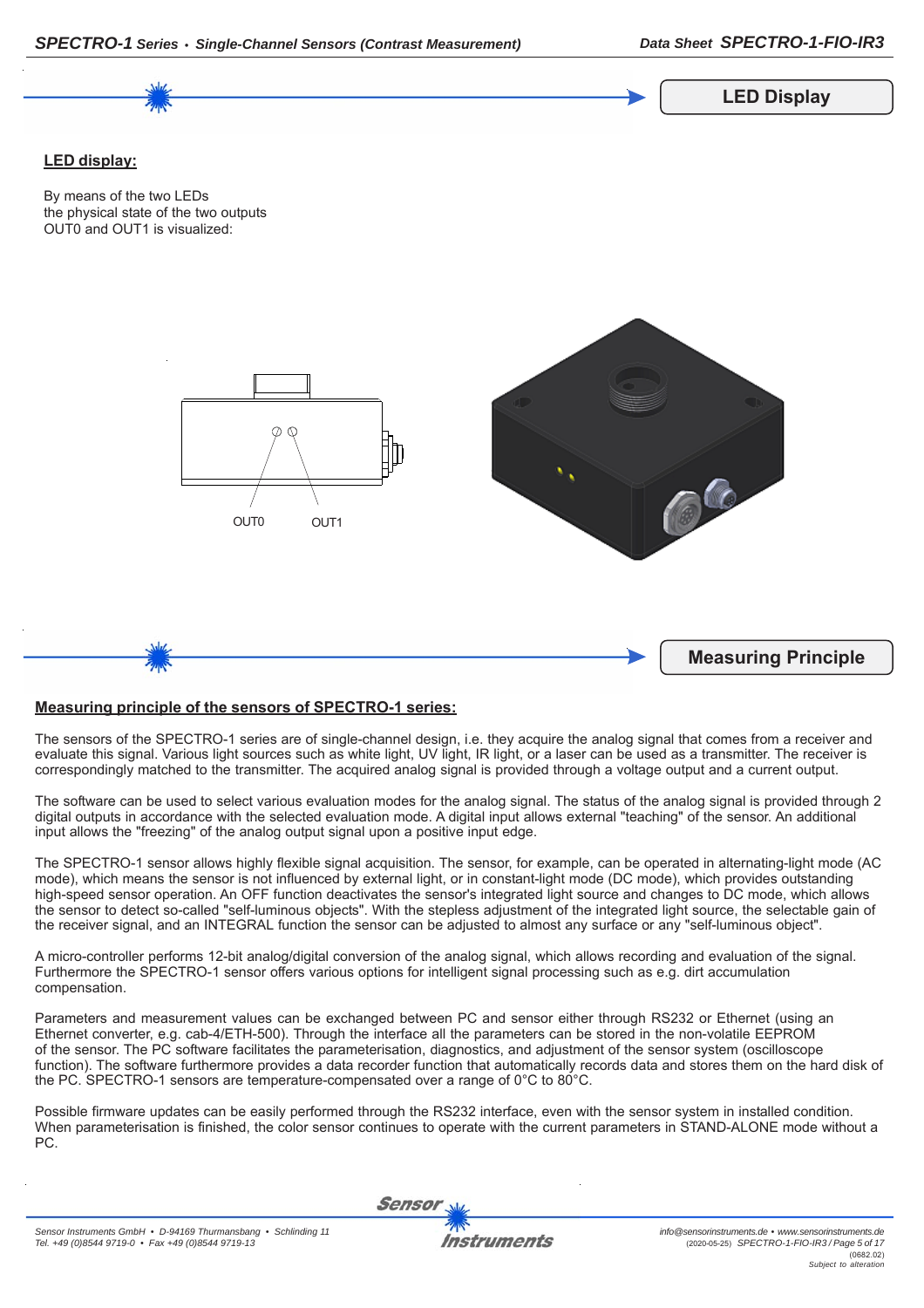

## **Windows® user interface:**

*(The current software version is available for download on our website.)*



The PC software SPECTRO1-Scope facilitates the parameterization, the diagnosis, and the adjustment of the sensor system (oscilloscope function). Moreover, the software features a data recorder function that allows the automatic recording of recorded data and the saving of those at the hard disk of the PC.

Parameters and measurement values can be exchanged between PC and sensor either through RS232 or Ethernet (using an Ethernet converter). Through the interface all the parameters can be stored in the non-volatile EEPROM of the sensor.



The SCOPE tab visualises an oscilloscope.

CLOSE

 $128$ 

 $\left| \cdot \right|$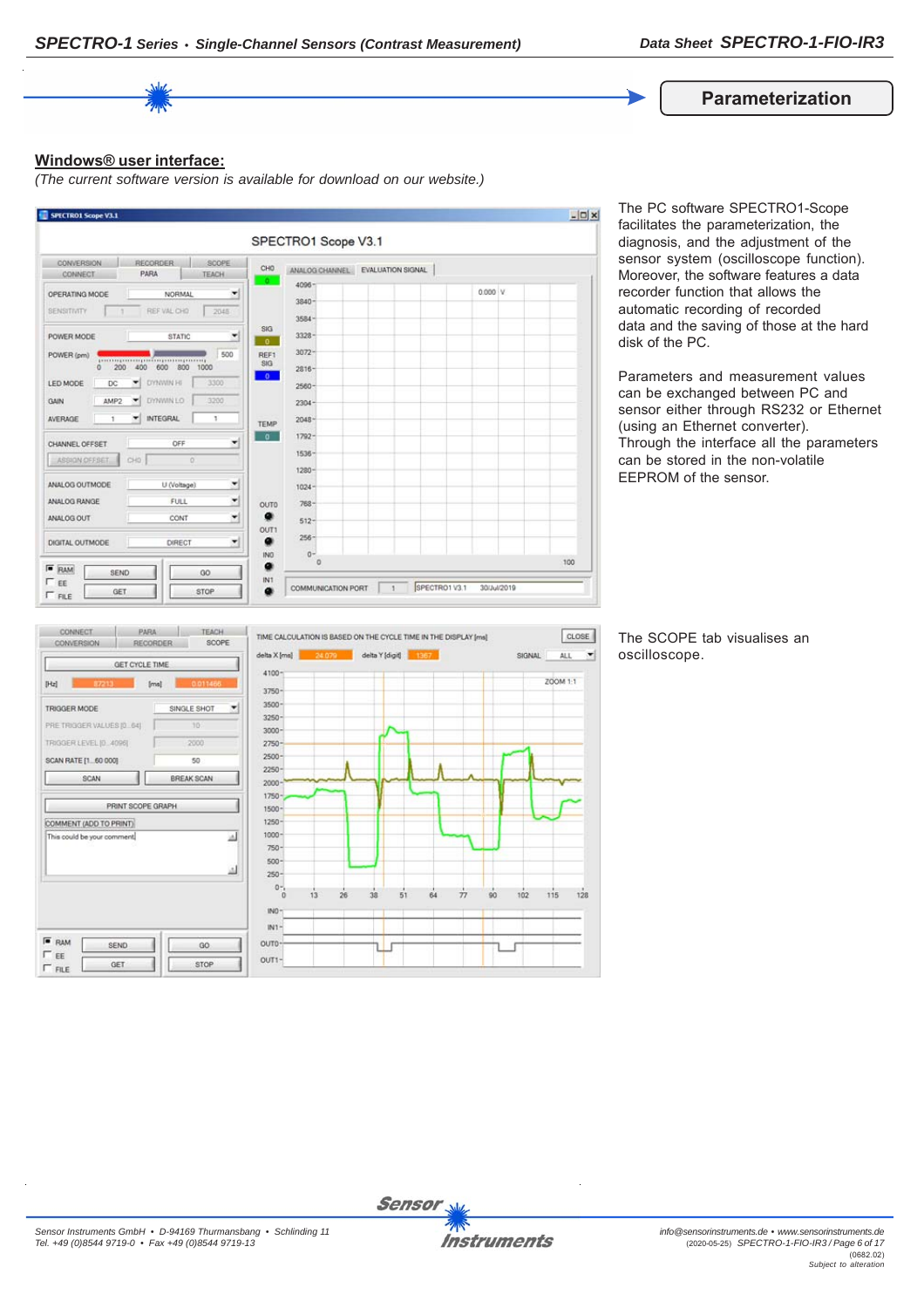

## Firmware update by means of the software "FirmwareLoader":

| <b>FIRMWARE LOADER V1.1</b>                                                | $ \Box$<br>×                    |  |
|----------------------------------------------------------------------------|---------------------------------|--|
| <b>ESTABLISH CONNECTION</b>                                                |                                 |  |
| <b>BAUDRATE</b><br>SELECT COMPORT [1256]                                   | <b>TRY TO CONNECT</b><br>115200 |  |
| <b>FIRMWARE UPDATE</b>                                                     |                                 |  |
| <b>READ FIRMWARE FROM DISK</b>                                             | <b>CLEAR WINDOW</b>             |  |
| <b>ARM FIRMWARE LOADER</b>                                                 | <b>DISARM FIRMWARE LOADER</b>   |  |
| IT IS STRONGLY RECOMMENDED TO UPDATE THE FIRMWARE ACCORDING TO THE MANUAL! |                                 |  |
| SPECTRO3 V4.0<br>RT May 09 2012                                            |                                 |  |
|                                                                            |                                 |  |
|                                                                            |                                 |  |
|                                                                            |                                 |  |
|                                                                            |                                 |  |
|                                                                            |                                 |  |
|                                                                            |                                 |  |
|                                                                            |                                 |  |
|                                                                            |                                 |  |
|                                                                            |                                 |  |
|                                                                            |                                 |  |
|                                                                            |                                 |  |
| <b>CREATE EEPROM BACKUP</b>                                                |                                 |  |
| READ EEPROM DATA FROM SENSOR                                               | SAVE EEPROM DATA TO SENSOR      |  |
| EEPROM TRANSFER FILE d:\BackupFiles\EEPROM_Backup 1131.dat                 |                                 |  |

The software "Firmware Loader" allows the user to perform an automatic firmware update. The update will be carried out through the RS232 interface.

An initialisation file (xxx.ini) and a firmware file (xxx.elf.S) are required for performing a firmware update. These files can be obtained from your supplier. In some cases an additional firmware file for the program memory (xxx.elf.p.S) is also needed, and this file will be automatically provided together with the other two files.

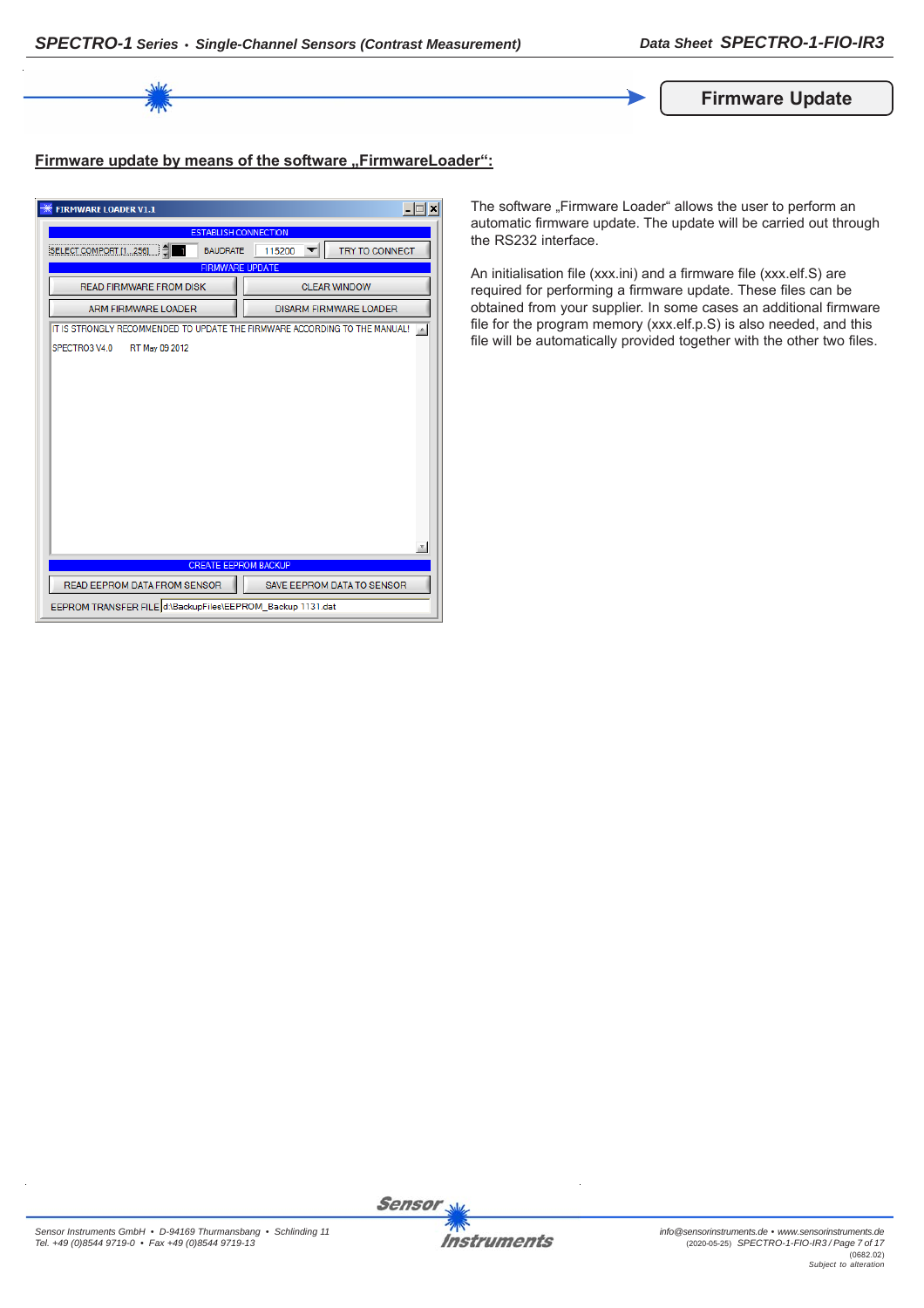

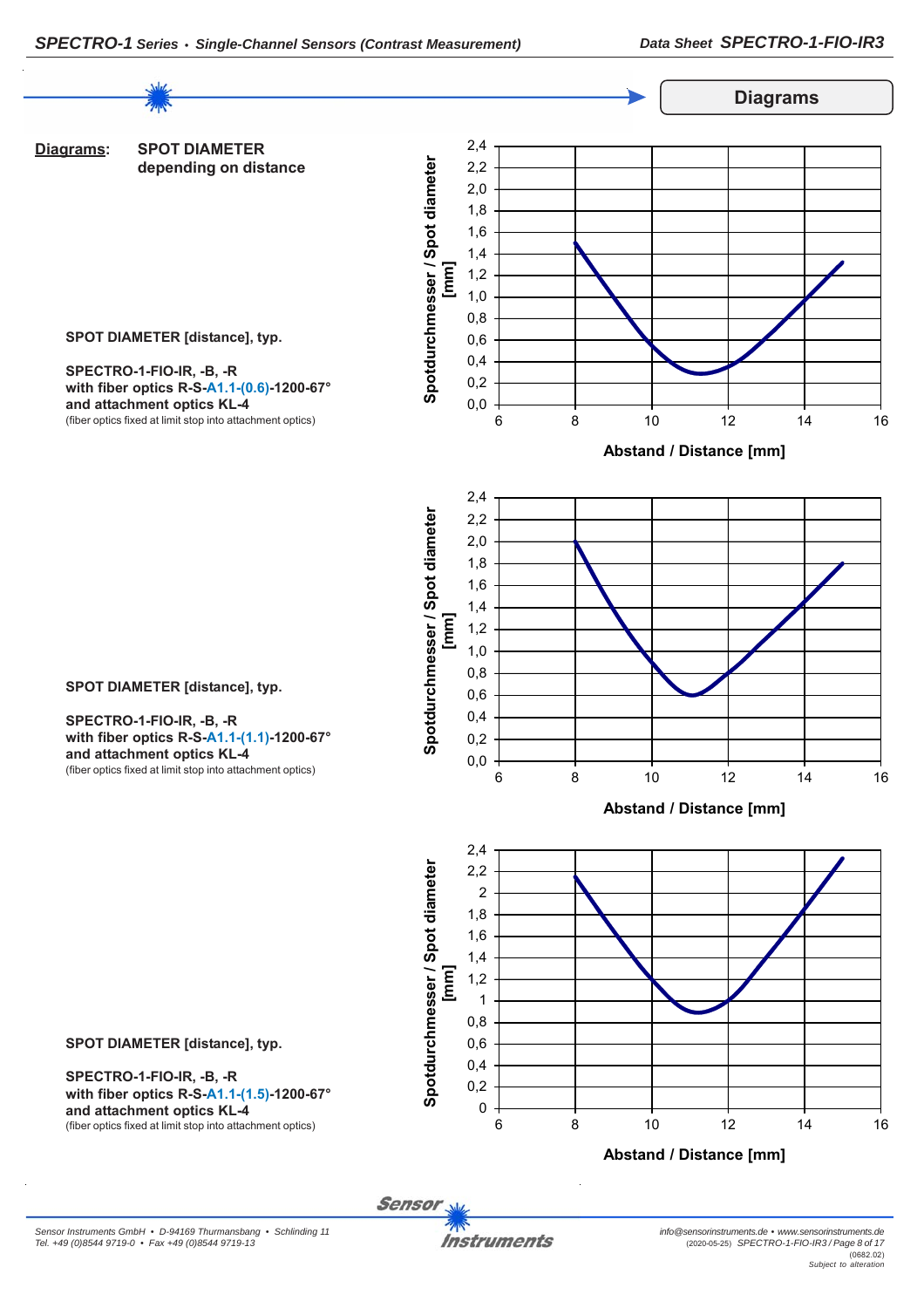

*Sensor Instruments GmbH • D-94169 Thurmansbang • Schlinding 11*

*Tel. +49 (0)8544 9719-0 • Fax +49 (0)8544 9719-13*

*Instruments*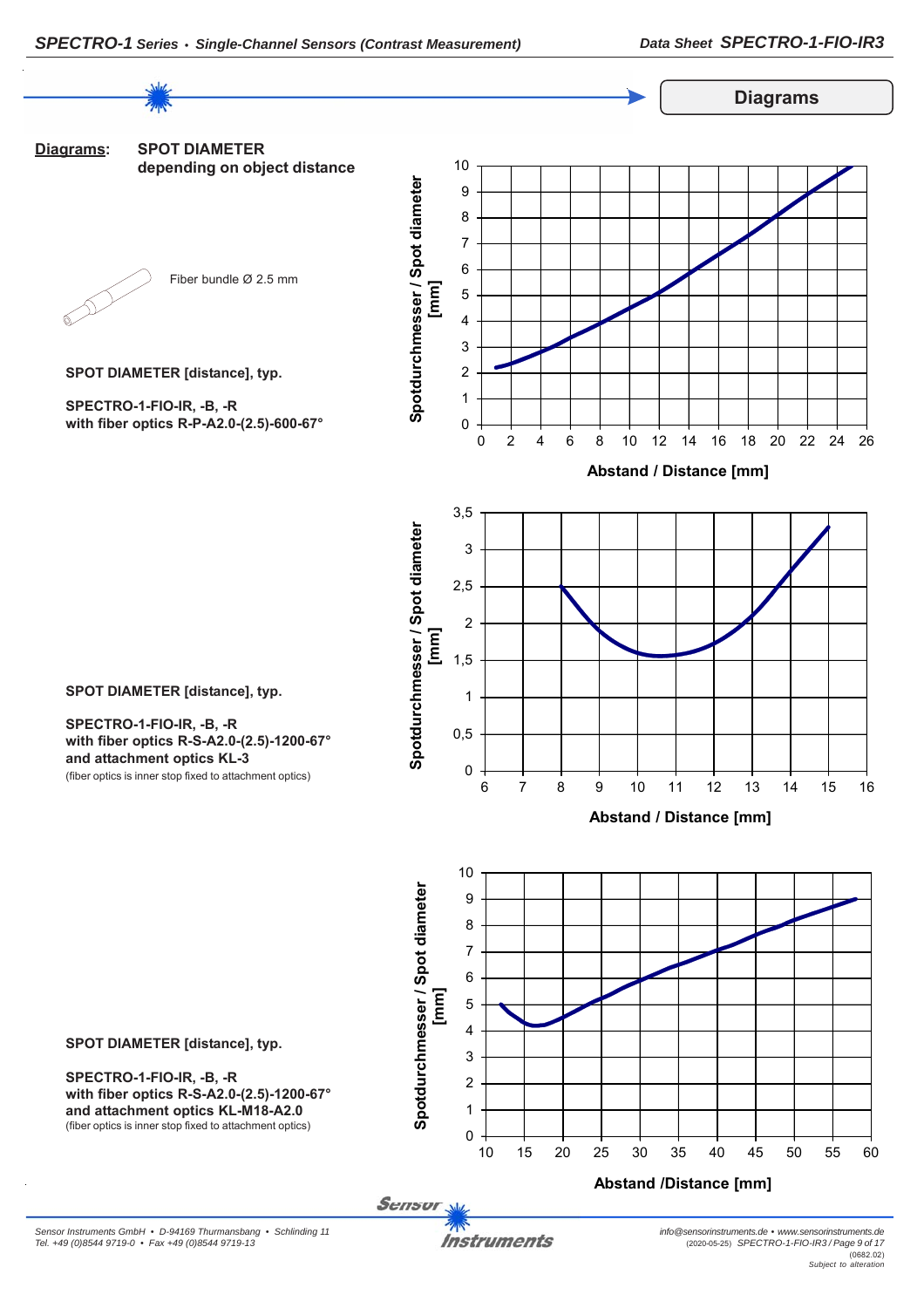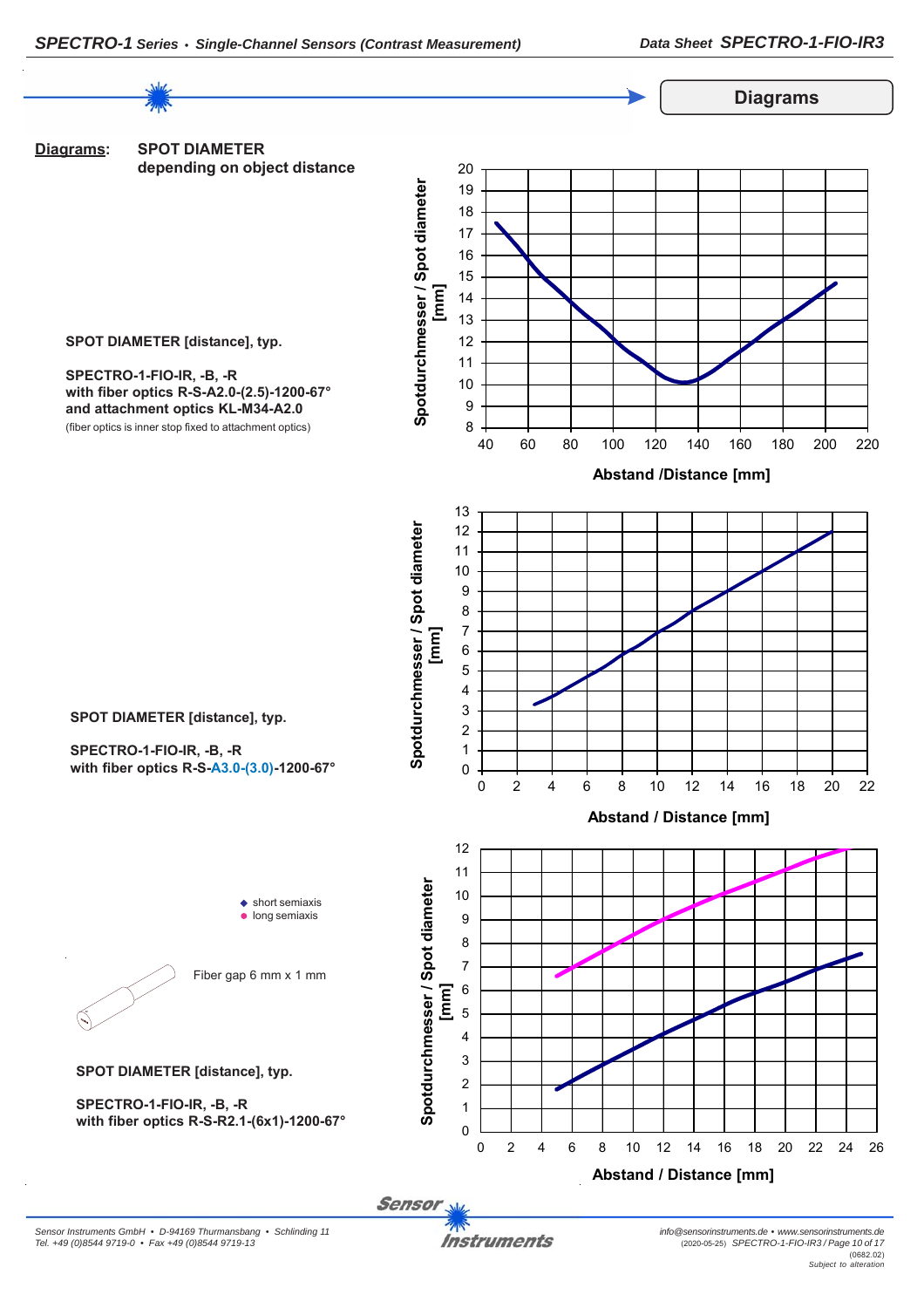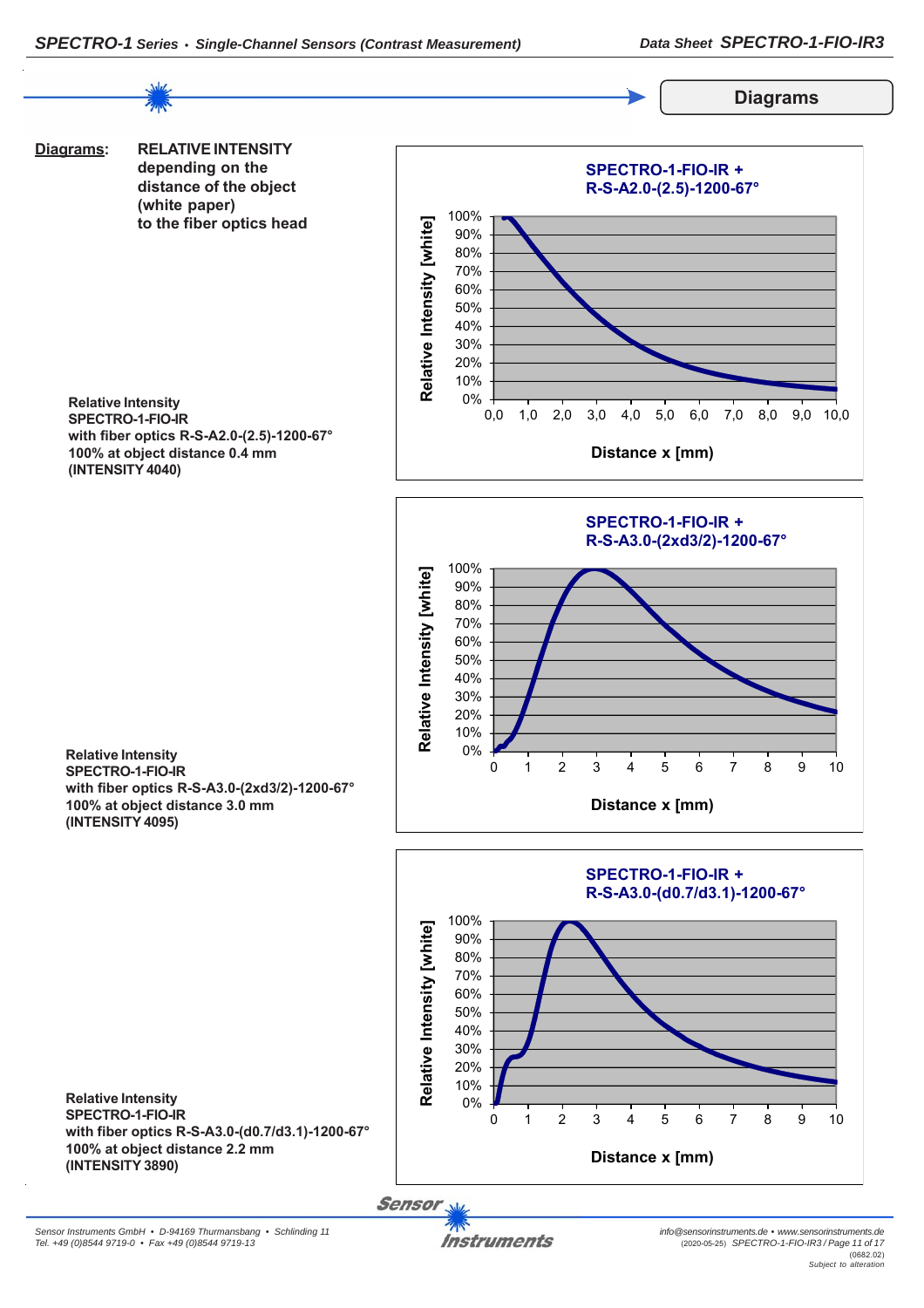

#### **Field of use of optical fibers of FIO Series:**

Optical fibers offer solutions for difficult tasks in optoelectronis. They can be used universally and allow flexible applications.

#### **Advantages:**

- Highest quality
- Selection from different fiber types
- Thermal stability
- Great variety of available standard sensor heads
- Special designs
- Various attachment optics available

Available special fiber optics (for use with external light source ELS-IRL-FIO):

**R-S-A1.1-(1.5)-1200-Y-67°/67° R-S-A2.0-(2.5)-1200-Y-67°/67° R-S-A3.0-(3.0)-1200-Y-67°/67° R-S-R1.1-(3x0.5)-1200-Y-67°/67° R-S-R2.1-(6x1)-1200-Y-67°/67°**



## For operation with the SPECTRO-1-FIO-IR3 solely optical fibers with a beam opening angle of 67° are to be used!

### **Characteristics:**

Light-conducting glass fibers are optical components that allow the transmission of light through any curved path based on the principle of total reflection.

The individual fiber is composed of high-break core glass and low-break cladding glass. The light beams entering the core glass within the critical angle are guided through the fiber by way of reflection at the core/cladding contact surfaces (step index fiber). The highly flexible optical fibers are made of bundled individual glass fibers. The ends are each glued into a sensor head and a connector. The faces are optically polished. For protection against mechanical, chemical, or thermal destruction the optical fibers are provided with a corresponding protective sheath.

**Please note:**

### **Order Code:**

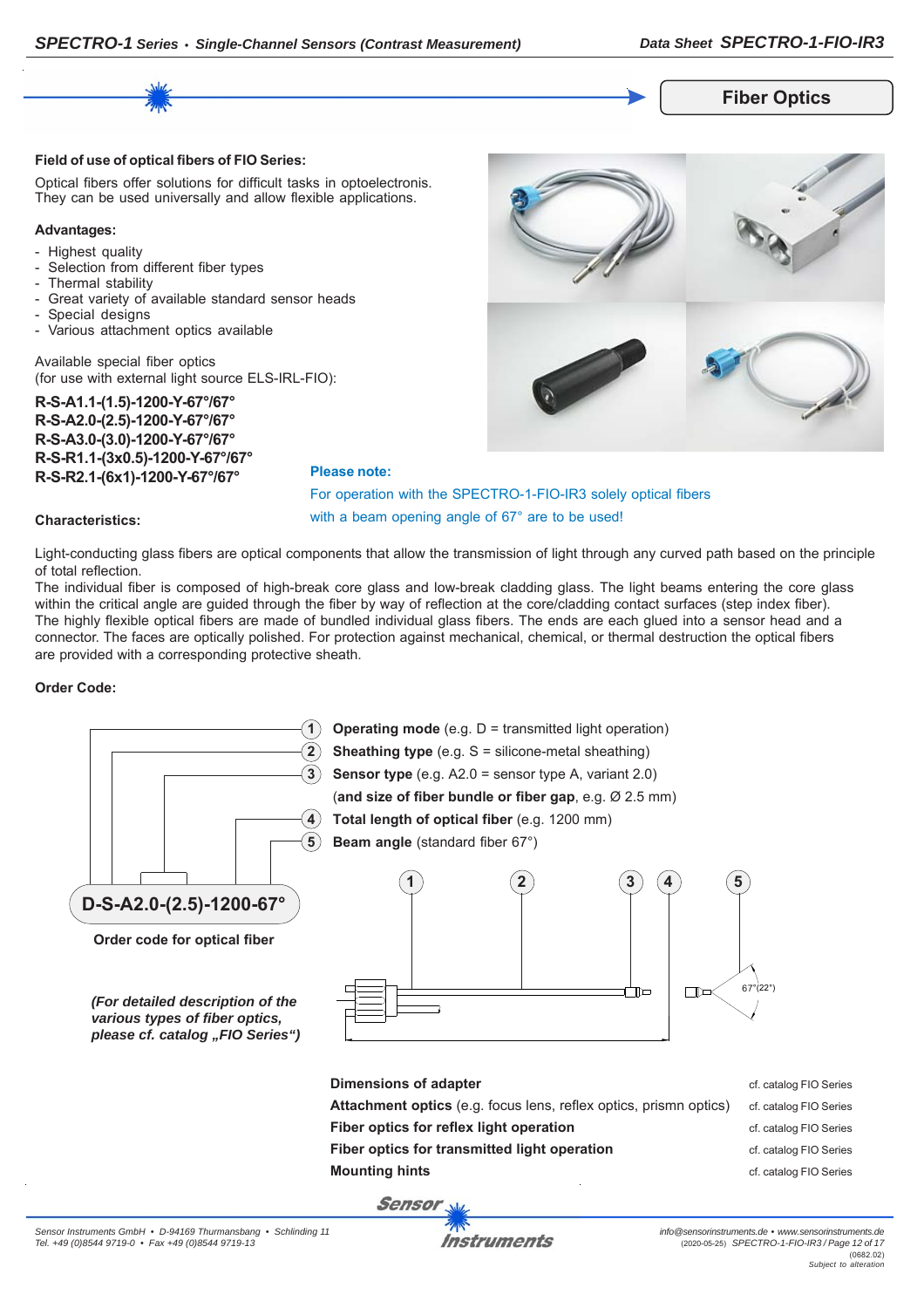

*Instruments* 

*Sensor Instruments GmbH • D-94169 Thurmansbang • Schlinding 11 Tel. +49 (0)8544 9719-0 • Fax +49 (0)8544 9719-13*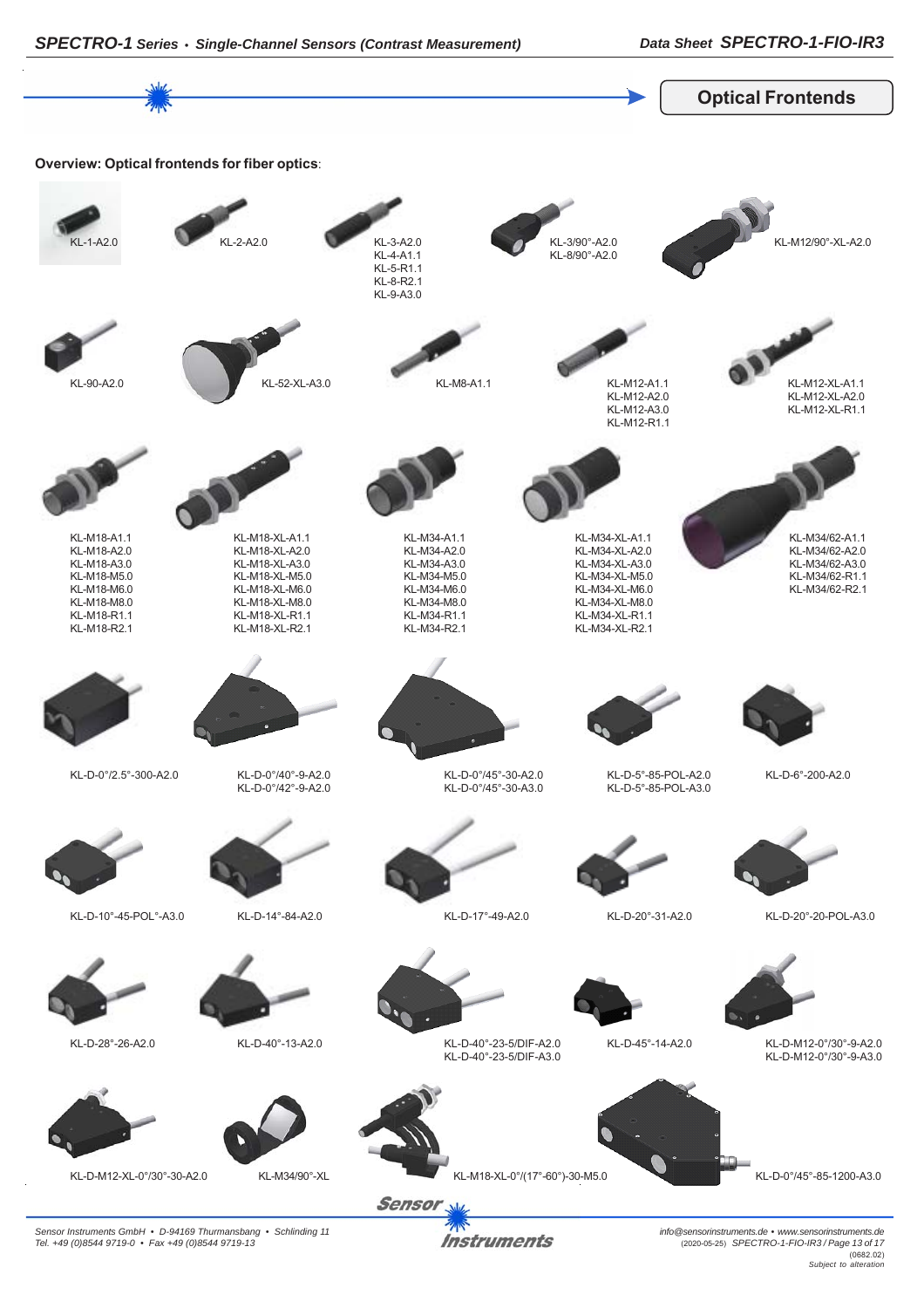**Optical Frontends**

## **Optical frontends for reflected light or transmitted light fiber optics:**

| Part number:                                      | Suitable for fiber optics type:<br>(R, T = reflected light, D= transmitted light) | <b>Characteristics:</b>                                                      |
|---------------------------------------------------|-----------------------------------------------------------------------------------|------------------------------------------------------------------------------|
| KL-1-A2.0 (2 pcs. necessary)                      | $D-S-A2.0-(2.5)$ --67°                                                            | Transmitter/receiver distance typ. 50 mm  200 mm                             |
| KL-2-A2.0                                         | R-S-A2.0-(2.5)--67°                                                               | Transmitter/receiver distance max. 300 mm, beam divergency $\pm 7.5^{\circ}$ |
| KL-2-A2.0 (2 pcs. necessary)                      | $D-S-A2.0-(2.5)$ --67°                                                            | Transmitter/receiver distance max. 300 mm, beam divergency ± 7,5°            |
| KL-3-A2.0                                         | R-S-A2.0-(2.5)--67°                                                               | Working distance typ. 10 mm  20 mm                                           |
| KL-D-3/30-R/D-A2.0                                | R/D-S-A2.0-(2.5)-1200-67°<br>Special version*                                     | Working distance typ. 30 mm                                                  |
| KL-4-A1.1                                         | $R-S-A1.1-(0.6)$ --67°                                                            | Working distance typ. 10 mm  15 mm                                           |
| KL-4-A1.1                                         | $R-S-A1.1-(1.1)$ --67°                                                            | Working distance typ. 10 mm  15 mm                                           |
| KL-4-A1.1                                         | $R-S-A1.1-(1.5)$ --67°                                                            | Working distance typ. 10 mm  15 mm                                           |
| KL-5-R1.1                                         | R-S-R1.1-(3x0.5)--67°                                                             | Working distance typ. 8 mm  20 mm                                            |
| KL-8-R2.1                                         | R-S-R2.1-(6x1)--67°°                                                              | Working distance typ. 8 mm  25 mm                                            |
| KL-8-N-R2.1                                       | $R-S-R2.1-(6x1)$ --67°                                                            | Working distance typ. 8 mm  25 mm with guide slot (adjustment aid)           |
| KL-8/90°-R2.1                                     | R-S-R2.1-(6x1)--67°                                                               | Working distance typ. 8 mm  25 mm                                            |
| KL-9-A3.0                                         | $R-S-A3.0-(3.0)$ --67°°                                                           | Working distance typ. 8 mm  25 mm                                            |
| KL-90-A2.0 (2 pcs. necessary) D-S-A2.0-(2.5)--67° |                                                                                   | Working distance typ. 20 mm  100 mm prismatic optics                         |
| KL-52-XL-A3.0                                     | $R-S-A3.0-(3.0)$ --67°                                                            | Optikdurchmesser 52 mm                                                       |
| KL-M8-A1.1                                        | $R-S-A1.1-(1.5)--67°$                                                             | Working distance typ. 8 mm  20 mm                                            |
| KL-M12-A1.1                                       | $R-S-A1.1-(1.5)$ --67°                                                            | Working distance typ. 8 mm  40 mm                                            |
| KL-M12-A2.0                                       | R-S-A2.0-(2.5)--67°                                                               | Working distance typ. 8 mm  40 mm                                            |
| KL-M12-A3.0                                       | $R-S-A3.0-(3.0)$ --67°                                                            | Working distance typ. 8 mm  40 mm                                            |
| KL-M12-R1.1                                       | R-S-R1.1-(3x0.5)--67°                                                             | Working distance typ. 8 mm  40 mm                                            |
| KL-M12-XL-A1.1                                    | $R-S-A1.1-(1.5)$ --67°                                                            | Working distance typ. 10 mm  100 mm                                          |
| KL-M12-XL-A2.0                                    | R-S-A2.0-(2.5)--67°                                                               | Working distance typ. 10 mm  100 mm                                          |
| KL-M12/90°-XL-A2.0                                | R-S-A2.0-(2.5)--67°                                                               | Working distance typ. 10 mm  100 mm                                          |
| KL-M12-XL-R1.1                                    | R-S-R1.1-(3x0.5)--67°                                                             | Working distance typ. 10 mm  100 mm                                          |
| KL-M18-A1.1                                       | $R-S-A1.1-(1.5)$ --67°                                                            | Working distance typ. 20 mm  60 mm                                           |
| KL-M18-A2.0                                       | R-S-A2.0-(2.5)--67°                                                               | Working distance typ. 20 mm  60 mm                                           |
| KL-M18-A3.0                                       | R-S-A3.0-(3.0)--67°                                                               | Working distance typ. 20 mm  60 mm                                           |
| KL-M18-M5.0                                       | T-S-M5.0-(5.0)--67° Special version*                                              | Working distance typ. 20 mm  60 mm                                           |
| KL-M18-M6.0                                       | T-S-M6.0-(6.0)--67° Special version*                                              | Working distance typ. 20 mm  60 mm                                           |
| KL-M18-M8.0                                       | T-S-M8.0-(8.0)--67° Special version*                                              | Working distance typ. 20 mm  60 mm                                           |
| KL-M18-R1.1                                       | R-S-R1.1-(3x0.5)--67°                                                             | Working distance typ. 20 mm  60 mm                                           |
| KL-M18-R2.1                                       | R-S-R2.1-(6x1)--67°                                                               | Working distance typ. 20 mm  60 mm                                           |
| KL-M18-XL-A1.1                                    | $R-S-A1.1-(1.5)$ --67°                                                            | Working distance typ. 10 mm  200 mm                                          |
| KL-M18-XL-A2.0                                    | R-S-A2.0-(2.5)--67°                                                               | Working distance typ. 10 mm  200 mm                                          |
| KL-M18-XL-A3.0                                    | R-S-A3.0-(3.0)--67°                                                               | Working distance typ. 10 mm  200 mm                                          |
| KL-M18-XL-M5.0                                    | T-S-M5.0-(5.0)--67° Special version*                                              | Working distance typ. 10 mm  200 mm                                          |
| KL-M18-XL-M6.0                                    | T-S-M6.0-(6.0)--67° Special version*                                              | Working distance typ. 10 mm  200 mm                                          |
| KL-M18-XL-M8.0                                    | T-S-M8.0-(8.0)--67° Special version*                                              | Working distance typ. 10 mm  200 mm                                          |
| KL-M18-XL-R1.1                                    | R-S-R1.1-(3x0.5)--67°                                                             | Working distance typ. 10 mm  200 mm                                          |
| KL-M18-XL-R2.1                                    | R-S-R2.1-(6x1)--67°                                                               | Working distance typ. 10 mm  200 mm                                          |

KL-M18-XL--0°/(17°-60°)-30-M5.0 2x T-S-M5.0-(5.0)-...-67° *Special version\** Angle between the two fiber optics is adjustable from 17° to 60°

### \**Special version*:

*Version is different to the standard version (e.g. no standard fiber adapter) and therefore is suitable only for certain sensors or applications*

**Sensor**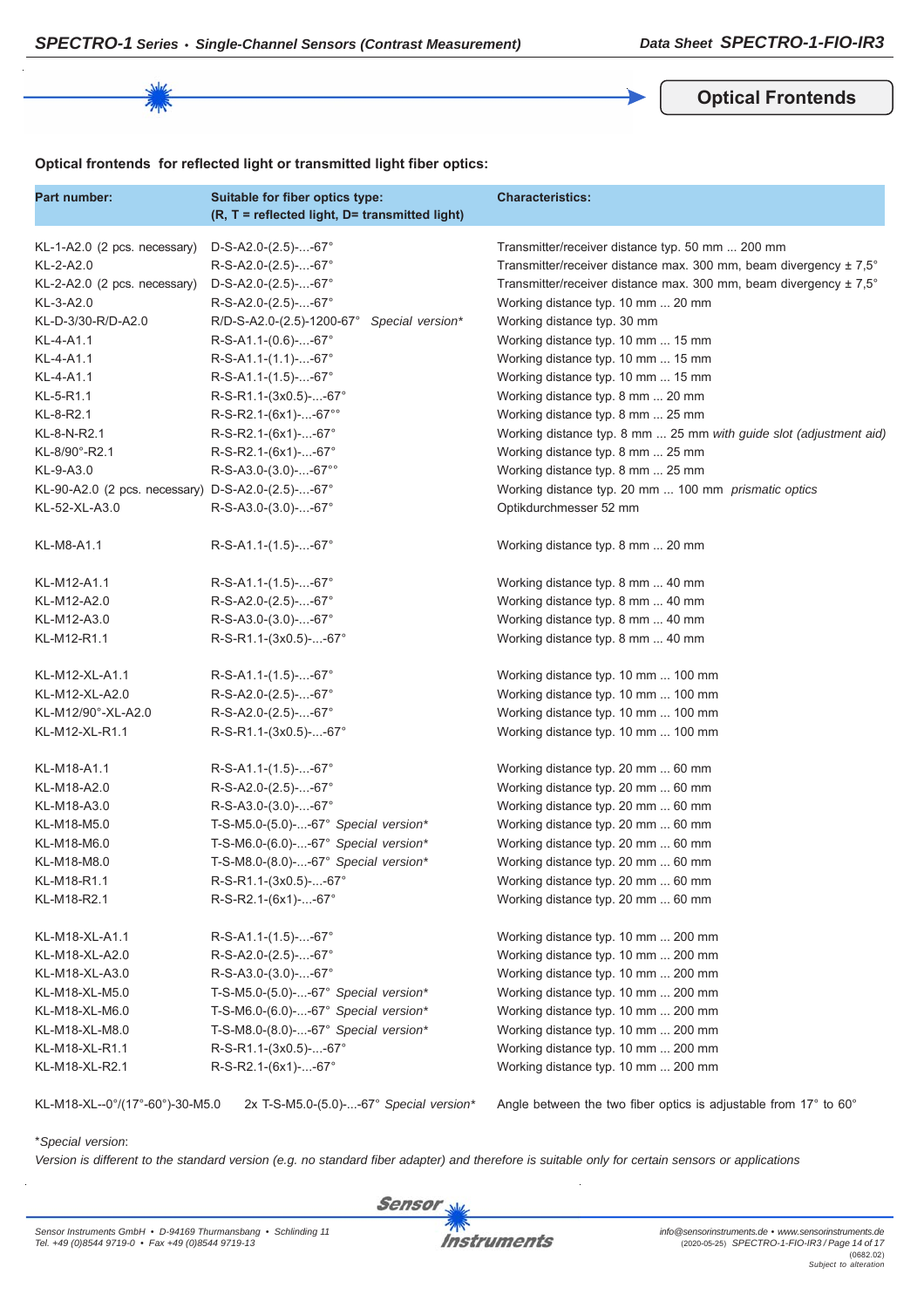**Optical Frontends**

## **Optical frontends for reflected light or transmitted light fiber optics:**

| Part number:               | Suitable for fiber optics type:<br>(R, T = reflected light, D= transmitted light) | <b>Characteristics:</b>                                          |
|----------------------------|-----------------------------------------------------------------------------------|------------------------------------------------------------------|
| KL-M34-A1.1                | $R-S-A1.1-(1.5)--67°$                                                             | Working distance typ. 100 mm  250 mm                             |
| KL-M34-A2.0                | R-S-A2.0-(2.5)--67°                                                               | Working distance typ. 100 mm  250 mm                             |
| KL-M34-A3.0                | $R-S-A3.0-(3.0)$ --67°                                                            | Working distance typ. 100 mm  250 mm                             |
| KL-M34-M5.0                | T-S-M5.0-(5.0)--67° Special version*                                              | Working distance typ. 100 mm  250 mm                             |
| KL-M34-M6.0                | T-S-M6.0-(6.0)--67° Special version*                                              | Working distance typ. 100 mm  250 mm                             |
| KL-M34-M8.0                | T-S-M8.0-(8.0)--67° Special version*                                              | Working distance typ. 100 mm  250 mm                             |
| KL-M34-R1.1                | R-S-R1.1-(3x0.5)--67°                                                             | Working distance typ. 100 mm  250 mm                             |
| KL-M34-R2.1                | R-S-R2.1-(6x1)--67°                                                               | Working distance typ. 100 mm  250 mm                             |
| KL-M34-XL-A1.1             | $R-S-A1.1-(1.5)$ --67°                                                            | Working distance typ. 50 mm  400 mm                              |
| KL-M34-XL-A2.0             | R-S-A2.0-(2.5)--67°                                                               | Working distance typ. 50 mm  400 mm                              |
| KL-M34-XL-A3.0             | $R-S-A3.0-(3.0)$ --67°                                                            | Working distance typ. 50 mm  400 mm                              |
| KL-M34-XL-M5.0             | T-S-M5.0-(5.0)--67° Special version*                                              | Working distance typ. 50 mm  400 mm                              |
| KL-M34-XL-M6.0             | T-S-M6.0-(6.0)--67° Special version*                                              | Working distance typ. 50 mm  400 mm                              |
| KL-M34-XL-M8.0             | T-S-M8.0-(8.0)--67° Special version*                                              | Working distance typ. 50 mm  400 mm                              |
| KL-M34-XL-(M25x1.5)-M8.0   | T-S-M8.0-(8.0)--67° Special version*                                              | as above but with cable screw fitting M25x1.5                    |
| KL-M34-XL-R1.1             | R-S-R1.1-(3x0.5)--67°                                                             | Working distance typ. 50 mm  400 mm                              |
| KL-M34-XL-R2.1             | R-S-R2.1-(6x1)--67°                                                               | Working distance typ. 50 mm  400 mm                              |
| KL-M34/62-A1.1             | R-S-A1.1-(1.5)--67°                                                               | Working distance typ. 80 mm  200 mm                              |
| KL-M34/62-A2.0             | R-S-A2.0-(2.5)--67°                                                               | Working distance typ. 80 mm  200 mm                              |
| KL-M34/62-A3.0             | $R-S-A3.0-(3.0)$ --67°                                                            | Working distance typ. 80 mm  200 mm                              |
| KL-M34/62-R1.1             | R-S-R1.1-(3x0.5)--67°                                                             | Working distance typ. 80 mm  200 mm                              |
| KL-M34/62-R2.1             | $R-S-R2.1-(6x1)-67°$                                                              | Working distance typ. 80 mm  200 mm                              |
| KL-D-0°/2.5°-300-A2.0      | $D-S-A2.0-(2.5)$ --67°                                                            | Working distance typ. 100 mm  500 mm                             |
| KL-D-0°/40°-9-A2.0         | $D-S-A2.0-(2.5)$ --67°                                                            | (to be supplemented)                                             |
| KL-D-0°/42°-9-A2.0         | $D-S-A2.0-(2.5)$ --67°                                                            | (to be supplemented)                                             |
| KL-D-0°/45°-30-A2.0        | $D-S-A2.0-(2.5)$ --67°                                                            | (to be supplemented)                                             |
| KL-D-0°/45°-30-A3.0        | $D-S-A3.0-(3.0)$ --67°                                                            | (to be supplemented)                                             |
| KL-D-5°-85-POL-A2.0        | $D-S-A2.0-(2.5)$ --67°                                                            | (to be supplemented)                                             |
| KL-D-5°-85-POL-A3.0        | $D-S-A3.0-(3.0)$ --67°                                                            | (to be supplemented)                                             |
| KL-D-6°-200-A2.0           | $D-S-A2.0-(2.5)$ --67°                                                            | Working distance typ. 100 mm  230 mm                             |
| KL-D-14°-84-A2.0           | $D-S-A2.0-(2.5)$ --67°                                                            | Working distance typ. 60 mm  120 mm                              |
| KL-D-14°-84-A2.0-T400      | D-S-A2.0-(2.5)-1200-67°-T400                                                      | Working distance typ. 60 mm  120 mm thermally stable up to 400°C |
| KL-D-17°-49-A2.0           | $D-S-A2.0-(2.5)$ --67°                                                            | Working distance typ. 30 mm  80 mm                               |
| KL-D-20°-31-A2.0           | $D-S-A2.0-(2.5)$ --67°                                                            | Working distance typ. 10 mm  50 mm                               |
| KL-D-28°-26-A2.0           | D-S-A2.0-(2.5)--67°                                                               | Working distance typ. 20 mm  50 mm                               |
| KL-D-28°-26-KG2-A2.0       | $D-S-A2.0-(2.5)$ --67°                                                            | Working distance typ. 20 mm  50 mm                               |
| KL-D-30°-23-A2.0           | $D-S-A2.0-(2.5)$ --67°                                                            | Working distance typ. 20 mm  30 mm                               |
| KL-D-30°-23-KG2-A2.0       | $D-S-A2.0-(2.5)$ --67°                                                            | Working distance typ. 20 mm  30 mm                               |
| KL-D-40°-13-A2.0           | $D-S-A2.0-(2.5)$ --67°                                                            | Working distance typ. 15 mm  25 mm                               |
| KL-D-40°-23-5/DIF-A2.0     | D-S-A2.0-(2.5)--67°                                                               | (to be supplemented)                                             |
| KL-D-40°-23-5/DIF-A3.0     | D-S-A3.0-(3.0)--67°                                                               | (to be supplemented)                                             |
| KL-D-45°-14-A2.0           | D-S-A2.0-(2.5)--67°                                                               | (to be supplemented)                                             |
| KL-D-M12-0°/30°-9-A2.0     | D-S-A2.0-(2.5)--67°                                                               | (to be supplemented)                                             |
| KL-D-M12-0°/30°-9-A3.0     | $D-S-A3.0-(3.0)$ --67°                                                            | (to be supplemented)                                             |
| KL-D-M12-XL-0°/30°-30-A2.0 | D-S-A2.0-30°/30-A2.0 Special version*                                             | Working distance typ. 10 mm  100 mm                              |

\**Special version*:

*Version is different to the standard version (e.g. no standard fiber adapter) and therefore is suitable only for certain sensors or applications*

**Sensor** 



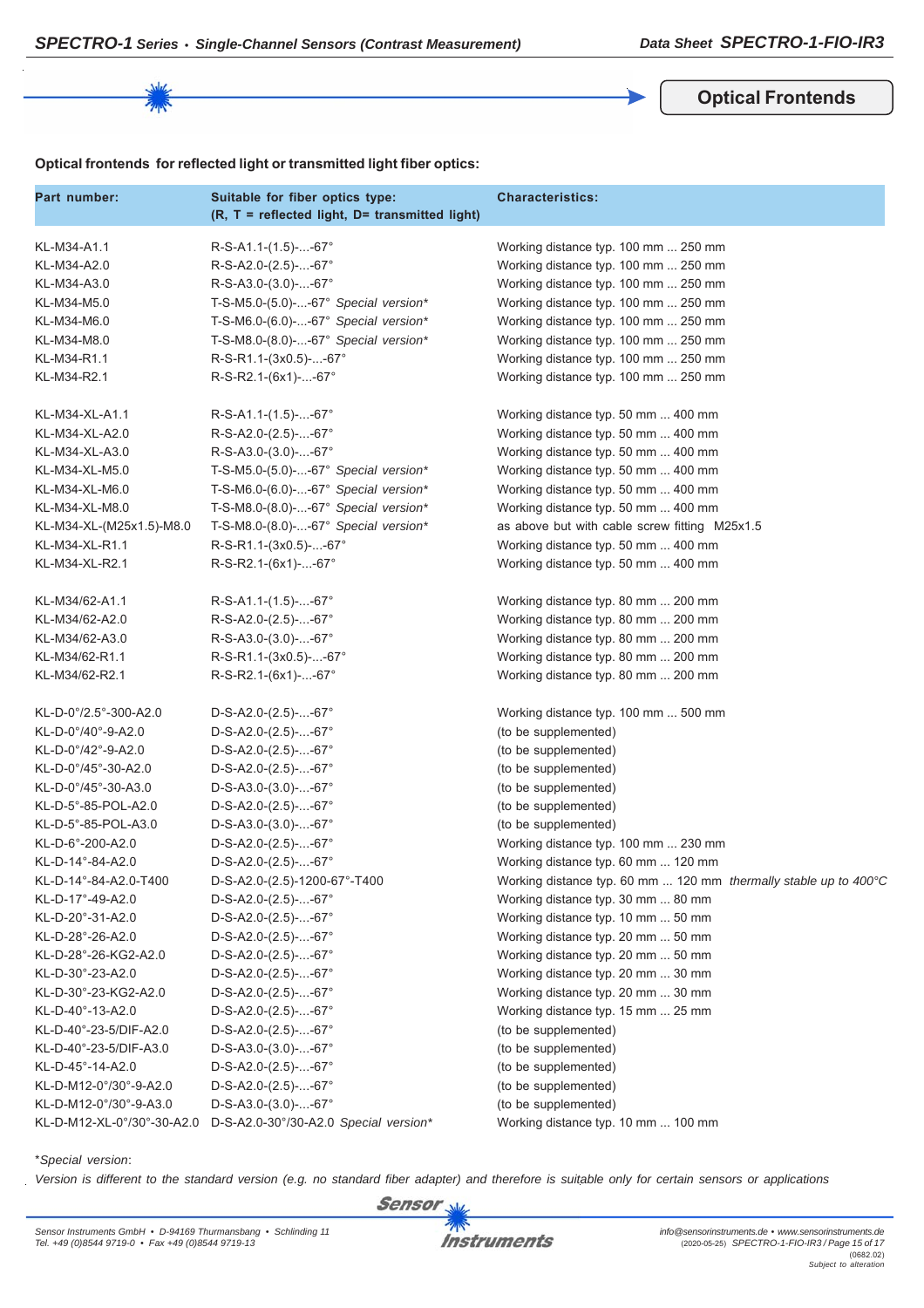**Fiber Optics Fixtures**

Mounting brackets (fixtures) for transmitted light fiber optics with sensor head type "A2.0", "A3.0", or "R2.1":

| Part number:                                                                   | Suitable for fiber optics type:<br>(D= transmitted light)                  | <b>Characteristics:</b>                                                                                                                                                                                 |
|--------------------------------------------------------------------------------|----------------------------------------------------------------------------|---------------------------------------------------------------------------------------------------------------------------------------------------------------------------------------------------------|
| C-MOUNT-A2.0-180°-22/50<br>C-MOUNT-A2.0-180°-60/50<br>C-MOUNT-A2.0-180°-100/50 | $D-S-A2.0-(2.5)$ --67°<br>$D-S-A2.0-(2.5)$ --67°<br>$D-S-A2.0-(2.5)$ --67° | Transmitter/receiver distance 22 mm, fork width/depth: 50/50 mm<br>Transmitter/receiver distance 22 mm, fork width/depth: 60/50 mm<br>Transmitter/receiver distance 100 mm, fork width/depth: 100/50 mm |
| C-MOUNT-A3.0-180°-16/50<br>C-MOUNT-A3.0-180°-60/50<br>C-MOUNT-A3.0-180°-100/50 | $D-S-A3.0-(3.0)$ --67°<br>$D-S-A3.0-(3.0)$ --67°<br>$D-S-A3.0-(3.0)$ --67° | Transmitter/receiver distance 16 mm, fork width/depth: 50/50 mm<br>Transmitter/receiver distance 60 mm, fork width/depth: 94/50 mm<br>Transmitter/receiver distance 100 mm, fork width/depth: 100/50 mm |
| MOUNT-A2.0-170°-5                                                              | $D-S-A2.0-(2.5)$ --67°                                                     | Angle of incidence 85° to the vertical in a distance of 5 mm to the object,<br>gloss control of extremely rough surfaces                                                                                |
| MOUNT-A3.0-170°-5                                                              | $D-S-A3.0-(3.0)$ --67°                                                     | Angle of incidence 85° to the vertical in a distance of 5 mm to the object,<br>gloss control of extremely rough surfaces                                                                                |
| MOUNT-A2.0-150°-10                                                             | $D-S-A2.0-(2.5)$ --67°                                                     | Angle of incidence 75° to the vertical in a distance of 10 mm to the object,<br>gloss control of rough surfaces                                                                                         |
| MOUNT-A3.0-150°-10                                                             | D-S-A3.0-(3.0)--67°                                                        | Angle of incidence 75° to the vertical in a distance of 10 mm to the object,<br>gloss control of rough surfaces                                                                                         |
| MOUNT-A2.0-120°-12                                                             | $D-S-A2.0-(2.5)$ --67°                                                     | Angle of incidence 60° to the vertical in a distance of 12 mm to the object,<br>gloss control of matt to light glossy surfaces                                                                          |
| MOUNT-A3.0-120°-12                                                             | $D-S-A3.0-(3.0)$ --67°                                                     | Angle of incidence 60° to the vertical in a distance of 12 mm to the object,<br>gloss control of matt to light glossy surfaces                                                                          |
| MOUNT-R1.1-120°-12                                                             | $D-S-R1.1-(3x0.5)$ --67°                                                   | Angle of incidence 60° to the vertical in a distance of 12 mm to the object,<br>gloss control of matt to light glossy surfaces                                                                          |
| MOUNT-R2.1-120°-12                                                             | $D-S-R2.1-(6x1)$ --67°                                                     | Angle of incidence 60° to the vertical in a distance of 12 mm to the object,<br>gloss control of matt to light glossy surfaces                                                                          |
| MOUNT-A2.0-90°-15                                                              | $D-S-A2.0-(2.5)$ --67°                                                     | Angle of incidence 45° to the vertical in a distance of 15 mm to the object,<br>gloss control of matt to glossy surfaces                                                                                |
| MOUNT-A3.0-90°-15                                                              | $D-S-A3.0-(3.0)$ --67°                                                     | Angle of incidence 45° to the vertical in a distance of 15 mm to the object,<br>gloss control of matt to glossy surfaces                                                                                |
| MOUNT-A2.0-40°-20                                                              | $D-S-A2.0-(2.5)$ --67°                                                     | Angle of incidence 20° to the vertical in a distance of 20 mm to the object,<br>gloss control of very glossy surfaces                                                                                   |
| MOUNT-A3.0-40°-20                                                              | $D-S-A3.0-(3.0)$ --67°                                                     | Angle of incidence 20° to the vertical in a distance of 20 mm to the object,<br>gloss control of very glossy surfaces                                                                                   |



*Sensor Instruments GmbH • D-94169 Thurmansbang • Schlinding 11 Tel. +49 (0)8544 9719-0 • Fax +49 (0)8544 9719-13*

**Instruments** 

*info@sensorinstruments.de • www.sensorinstruments.de* (2020-05-25) *SPECTRO-1-FIO-IR3 / Page 16 of 17* (0682.02) *Subject to alteration*